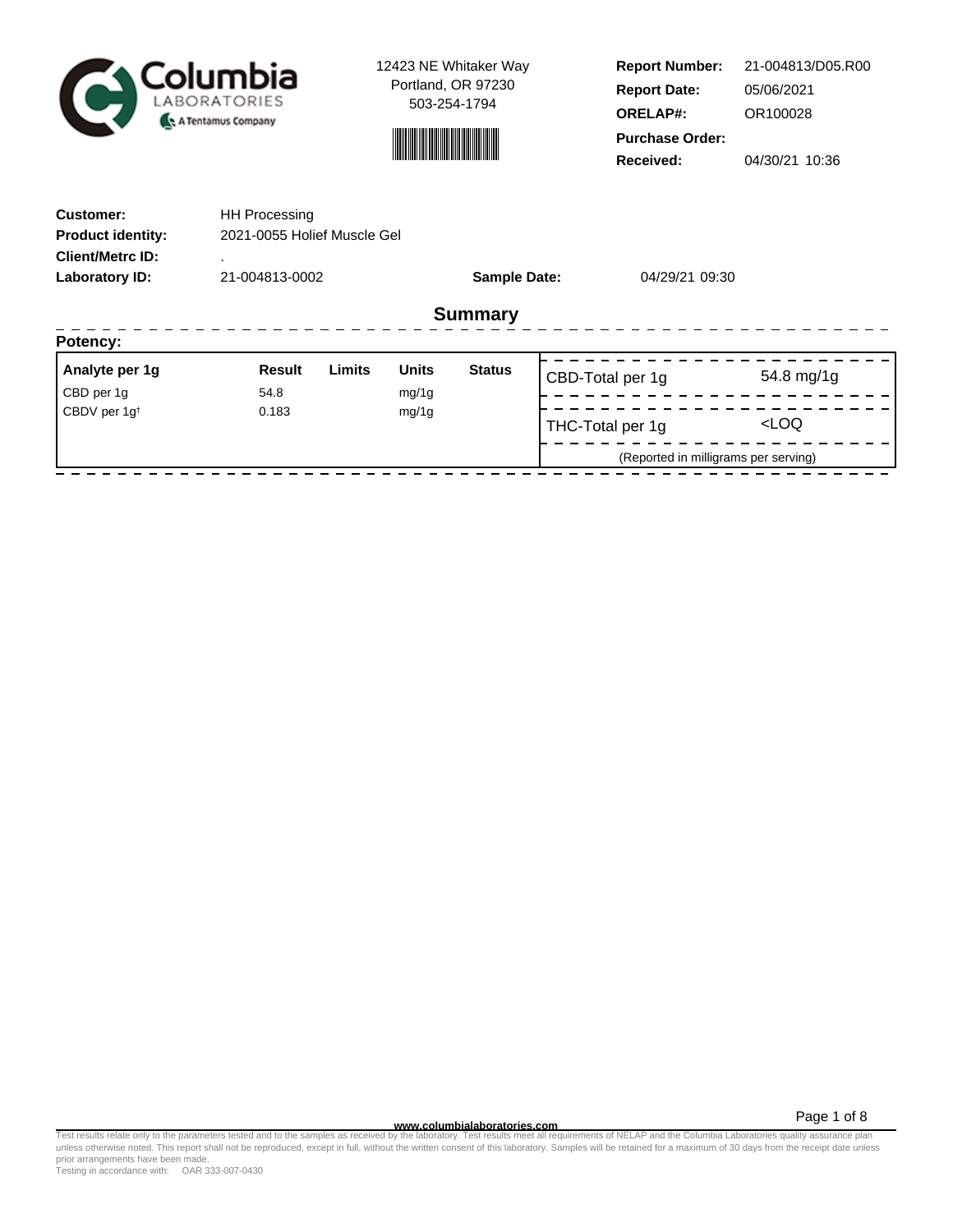

12423 NE Whitaker Way Portland, OR 97230 503-254-1794



| <b>Report Number:</b>  | 21-004813/D05.R00 |  |  |  |  |
|------------------------|-------------------|--|--|--|--|
| <b>Report Date:</b>    | 05/06/2021        |  |  |  |  |
| <b>ORELAP#:</b>        | OR100028          |  |  |  |  |
| <b>Purchase Order:</b> |                   |  |  |  |  |
| Received:              | 04/30/21 10:36    |  |  |  |  |

**Customer:** HH Processing

| <b>Product identity:</b>    | 2021-0055 Holief Muscle Gel |
|-----------------------------|-----------------------------|
| <b>Client/Metrc ID:</b>     | ٠                           |
| <b>Sample Date:</b>         | 04/29/21 09:30              |
| <b>Laboratory ID:</b>       | 21-004813-0002              |
| <b>Evidence of Cooling:</b> | No                          |
| Temp:                       | 21.2 °C                     |
| Serving Size #1:            | 1 a                         |

## **Sample Results**

| Potency per 1g                     |         |        | Method J AOAC 2015 V98-6 (mod) Units mg/se Batch: 2104051 |            | Analyze: 5/4/21 8:25:00 PM |
|------------------------------------|---------|--------|-----------------------------------------------------------|------------|----------------------------|
| Analyte                            | Result  | Limits | <b>Units</b>                                              | <b>LOQ</b> | <b>Notes</b>               |
| CBC per $1g†$                      | $<$ LOQ |        | mg/1g                                                     | 0.0314     |                            |
| CBC-A per 1g <sup>t</sup>          | $<$ LOQ |        | mg/1g                                                     | 0.0314     |                            |
| CBC-Total per 1g <sup>t</sup>      | $<$ LOQ |        | mg/1g                                                     | 0.0590     |                            |
| CBD per 1g                         | 54.8    |        | mg/1g                                                     | 0.314      |                            |
| CBD-A per 1g                       | $<$ LOQ |        | mg/1g                                                     | 0.0314     |                            |
| CBD-Total per 1g                   | 54.8    |        | mg/1g                                                     | 0.342      |                            |
| CBDV per 1g <sup>t</sup>           | 0.183   |        | mg/1g                                                     | 0.0314     |                            |
| CBDV-A per 1g <sup>t</sup>         | $<$ LOQ |        | mg/1g                                                     | 0.0314     |                            |
| CBDV-Total per 1g <sup>t</sup>     | 0.183   |        | mg/1g                                                     | 0.0586     |                            |
| CBG per 1g <sup>t</sup>            | $<$ LOQ |        | mg/1g                                                     | 0.0314     |                            |
| CBG-A per 1g <sup>t</sup>          | $<$ LOQ |        | mg/1g                                                     | 0.0314     |                            |
| CBG-Total per 1g <sup>t</sup>      | $<$ LOQ |        | mg/1g                                                     | 0.0586     |                            |
| CBL per $1g†$                      | $<$ LOQ |        | mg/1g                                                     | 0.0314     |                            |
| CBN per 1g                         | $<$ LOQ |        | mg/1g                                                     | 0.0314     |                            |
| $\Delta$ 8-THC per 1g <sup>+</sup> | $<$ LOQ |        | mg/1g                                                     | 0.0314     |                            |
| $\Delta$ 9-THC per 1g              | $<$ LOQ |        | mg/1g                                                     | 0.0314     |                            |
| THC-A per 1g                       | $<$ LOQ |        | mg/1g                                                     | 0.0314     |                            |
| THC-Total per 1g                   | $<$ LOQ |        | mg/1g                                                     | 0.0590     |                            |
| THCV per 1g <sup>t</sup>           | $<$ LOQ |        | mg/1g                                                     | 0.0314     |                            |
| THCV-A per 1g <sup>t</sup>         | $<$ LOQ |        | mg/1g                                                     | 0.0314     |                            |
| THCV-Total per 1g <sup>t</sup>     | $<$ LOQ |        | mg/1g                                                     | 0.0590     |                            |

**WWW.columbialaboratories.com**<br>unless otherwise noted. This report shall not be reproduced, except in full, without the written consent of this laboratory. Samples will be retained for a maximum of 30 days from the receipt